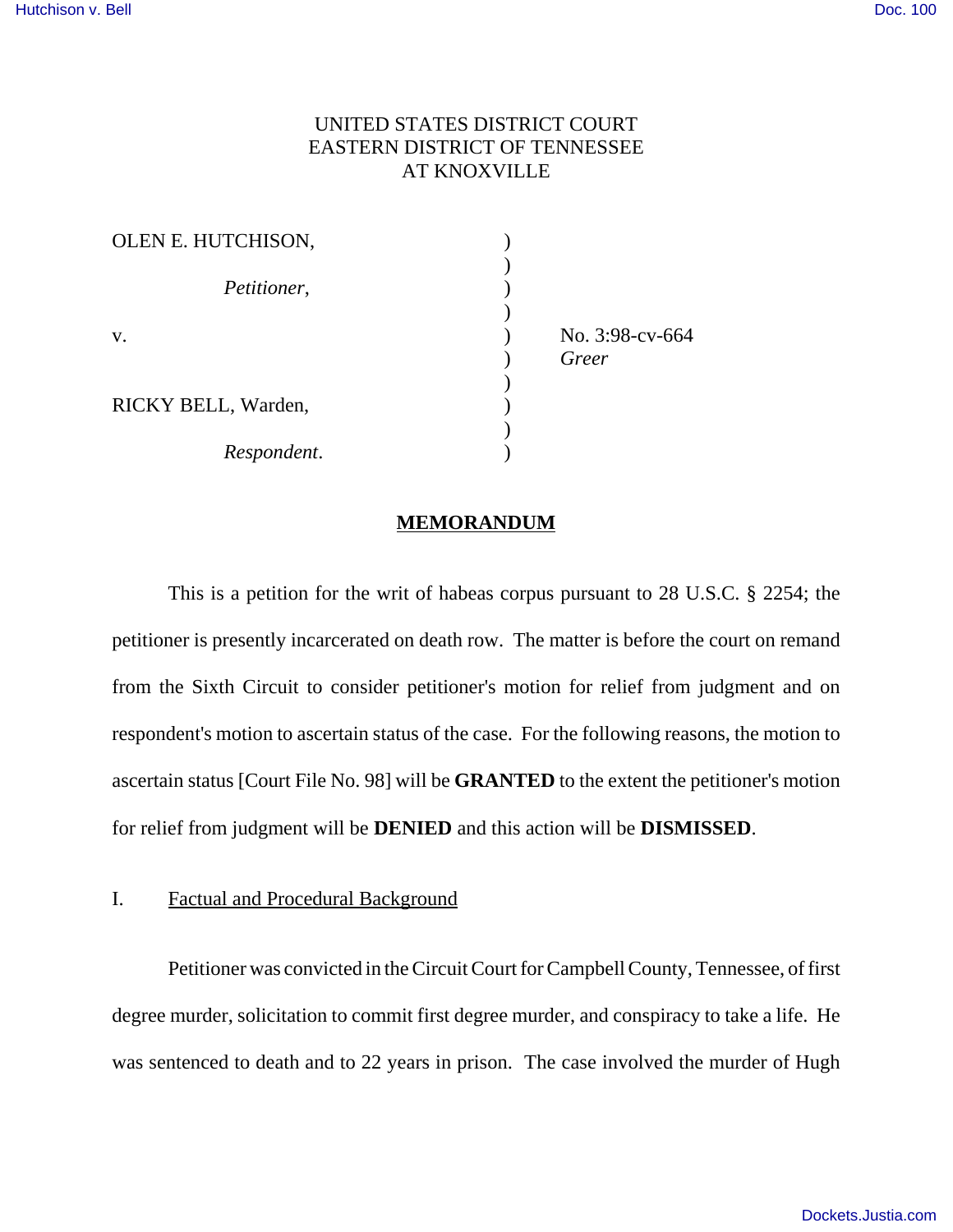Huddleston by petitioner's co-conspirators so that petitioner could collect on a large insurance policy he purchased on Huddleston's life.

Petitioner's convictions and sentence were affirmed on direct appeal, *State v. Hutchison*, 898 S.W.2d 161 (Tenn. 1994), *cert. denied*, 516 U.S. 846 (1995), and he was denied State post-conviction relief, *Hutchison v. State*, No. 03C01-9601-CC-00033, 1997 WL 607502 (Tenn. Crim. App. Oct. 3, 1997), *perm. app. denied, id*. (Tenn. April 27, 1998), *cert. denied*, 525 U.S. 904 (1998); *Hutchison v. State*, No. 03C01-9702-CR-00065, 1997 WL 776342 (Tenn. Crim. App. Dec. 18, 1997), *perm. app. denied, id.* (Tenn. Jan. 4, 1999). Petitioner then filed a federal habeas corpus petition, which was denied when the court granted the respondent's motion for summary judgment. The Sixth Circuit affirmed the denial of habeas corpus relief. *Hutchison v. Bell*, 303 F.3d 720 (6th Cir. 2002), *cert. denied*, 539 U.S. 944 (2003).

Among the claims raised in the federal habeas corpus petition were the following: (1) the State improperly withheld exculpatory and impeachment evidence in violation of *Brady v. Maryland*, 373 U.S. 83 (1963); (2) the aggravating circumstance of murder for remuneration and the corresponding jury instruction were unconstitutionally applied in this case; and (3) the jury was unconstitutionally instructed that mitigating factors had to be found unanimously, in violation of *Mills v. Maryland*, 486 U.S. 367 (1988). In granting summary judgment, the court determined that the first two claims were procedurally defaulted and that the third claim lacked merit.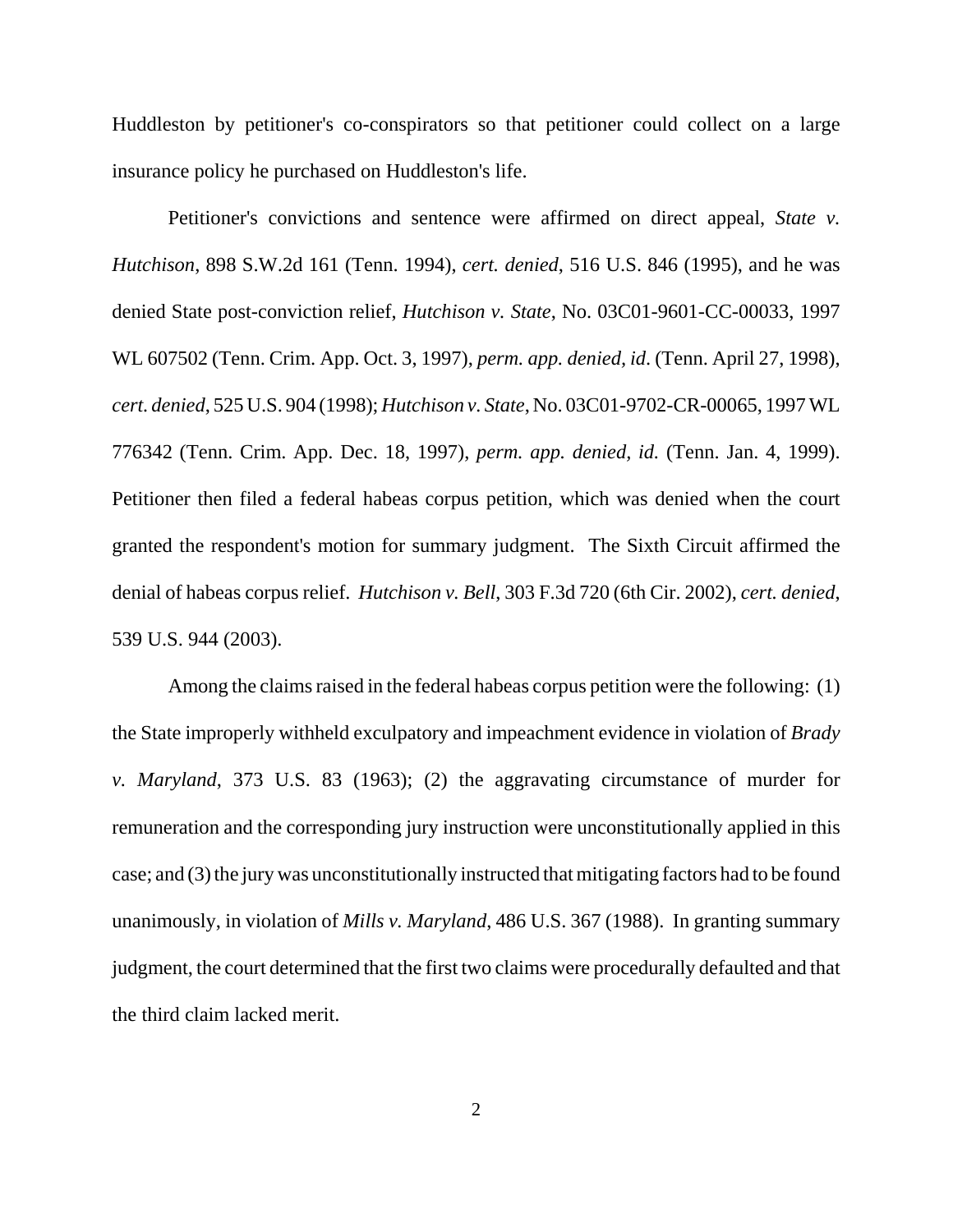Petitioner subsequently filed a motion for relief from judgment pursuant to Rule 60(b) of the Federal Rules of Civil Procedure and raised the following claims: (1) the government committed fraud upon the district court and, were it not for that fraud, the court would not have found the *Brady* claim procedurally barred; (2) pursuant to the retroactive effect of Rule 39 of the Tennessee Supreme Court Rules, the aggravating circumstance claim is no longer procedurally barred; and (3) recent Sixth Circuit case law calls into question the finding that the *Mills* claim lacked merit.

This court transferred the Rule 60(b) motion to the Sixth Circuit under thencontrolling case law which held that such a motion should be treated as a second or successive habeas petition which cannot be filed in the district court without prior authorization from the court of appeals. Petitioner then filed in the Sixth Circuit a motion to retransfer the case to the district court to determine whether he filed a proper Rule 60(b) motion in light of *Gonzalez v. Crosby*, 545 U.S. 524, 532 & n.5 (2005) (if a Rule 60(b) motion does not assert new claims for habeas corpus relief nor attack a previous resolution of a claim on the merits, but rather asks the court to reconsider claims previously asserted based upon "some defect in the integrity of the federal habeas proceedings" such as fraud on the court or improper procedural default, the motion does not constitute a second or successive habeas corpus petition). $<sup>1</sup>$ </sup>

<sup>&</sup>lt;sup>1</sup>Of interest, but not pertinent to the resolution in this case, is the following: The Sixth Circuit initially held this case in abeyance pending resolution of *In re Abdur'Rahman*, 392 F.3d 174 (6th Cir. 2004) (en banc), *vacated sub nom. Bell v. Abdur'Rahman*, 545 U.S. 1151 (2005).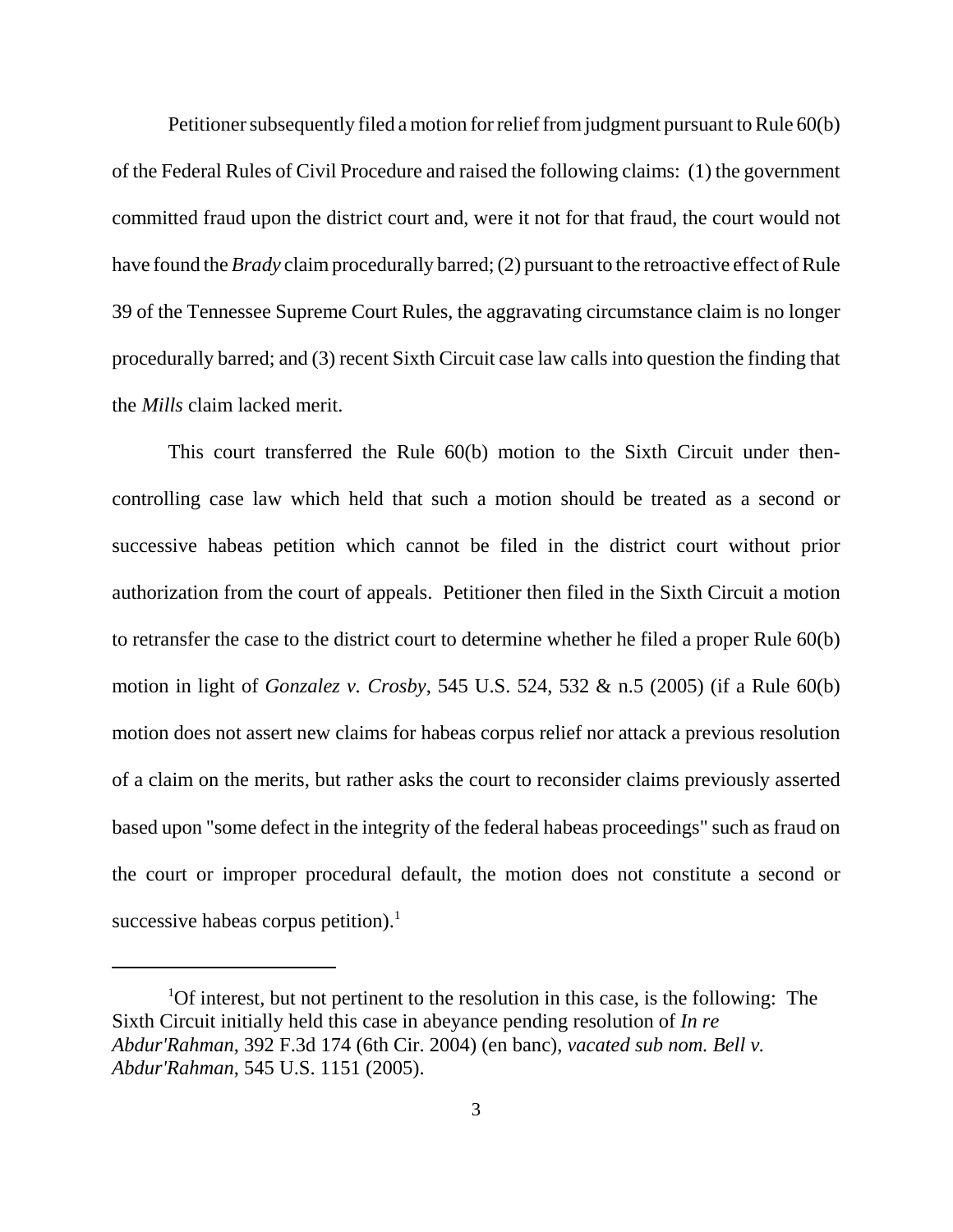The Sixth Circuit granted petitioner's motion to retransfer the pending case and remanded the matter to this court "for a determination, in the first instance, of whether petitioner's Rule 60(b) motion can be considered a proper Rule 60(b) motion in light of the Supreme Court's decision in *Gonzalez v. Crosby*, 545 U.S. 524 (2005)." *In re Olen E. Hutchison*, No. 04-5066 (6th Cir. August 28, 2007), slip op. at 3 [Court File No. 91, Order].

In his motion to ascertain status, respondent admits that petitioner's first two claims are proper Rule 60(b) claims but contends they lack merit. He denies the third claim is a proper Rule 60(b) claim but rather is a second or successive claim that cannot be raised in the district court without permission from the Sixth Circuit.

## II. Discussion

After its July 13, 2007, decision, but prior to vacating that decision on October 19, 2007, the Sixth Circuit granted petitioner Hutchison's motion to retransfer the pending case and remanded the matter to this court.

On July 13, 2007, the Sixth Circuit decided *Abdur'Rahman* and held that Abdur'Rahman's post-judgment motion should be treated as a Rule 60(b)(1) motion, not a second or successive habeas petition, and should be dismissed as untimely because it was not filed within one year of the district court's judgment denying habeas corpus relief; on October 19, 2007, the Sixth Circuit granted rehearing en banc and vacated its July 13 opinion. *Abdur'Rahman v. Bell*, 493 F.3d 738 (6th Cir. July 13, 2007), *reh'g en banc granted, opinion vacated* (Oct. 19, 2007). On January 18, 2008, the Sixth Circuit "issued an order finding that the Petitioner's Motion 'was timely made pursuant to Fed. R. Civ. P. 60(b)(6) rather than a second or successive habeas corpus petition,'" and remanded the case for the district court to determine whether the motion should be granted. *Abdur-Rahman v. Bell*, No. 3:96-cv-0380, 2008 WL 2002572 at \*3 (M.D. Tenn. May 7, 2008) (memorandum granting Rule 60(b) motion and ordering supplemental briefing).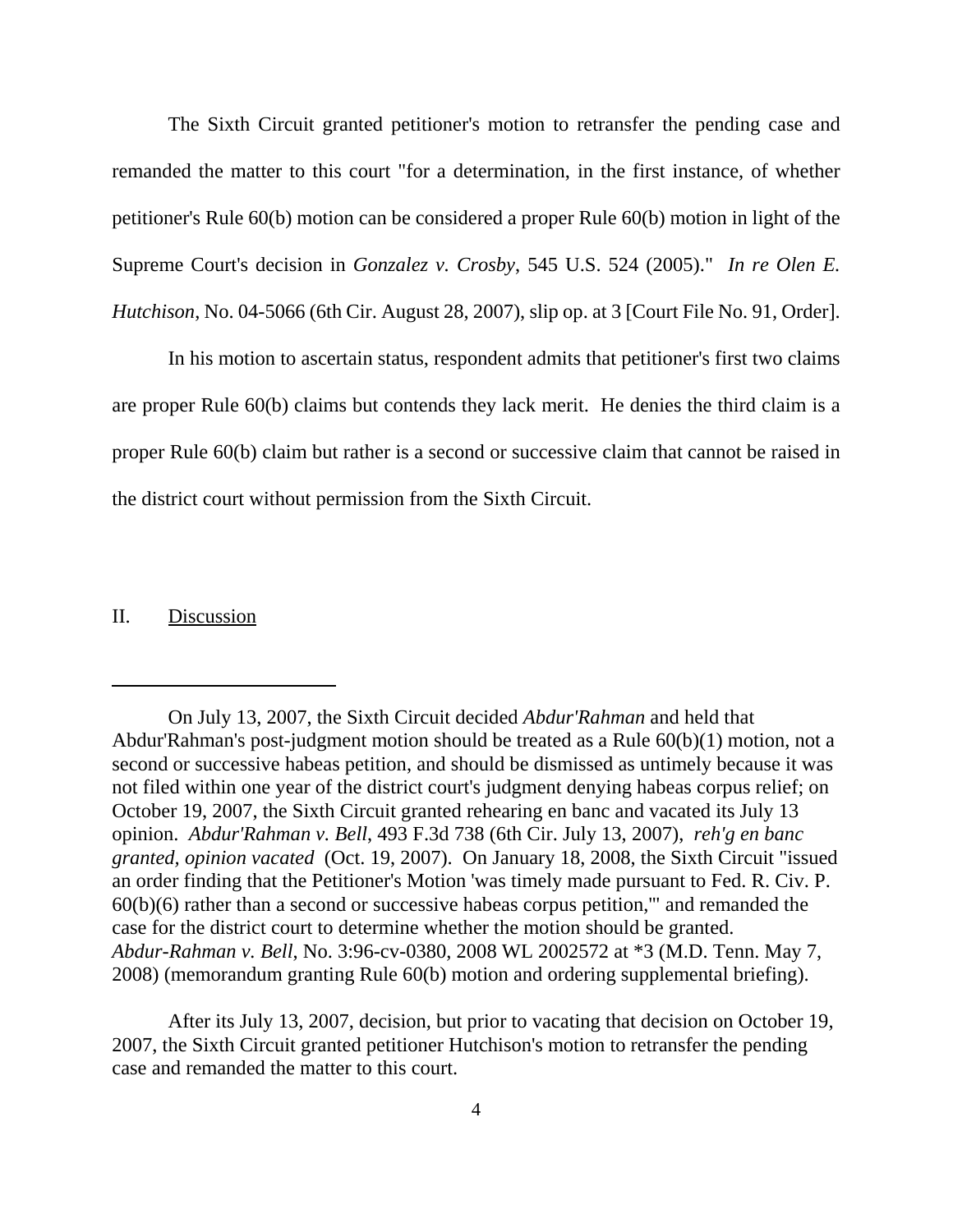#### *A. Brady Claims*

This court previously determined that petitioner's claims that the prosecution withheld exculpatory and impeachment evidence in violation of *Brady* were procedurally defaulted because the claims were either not presented to the state courts at all or were raised in a second post-conviction petition. [Court File No. 56, Memorandum Opinion, pp. 49-57]. Petitioner now claims in his motion for relief from judgment that recently discovered fraud upon the court excuses his procedural default and thus the court should consider these claims.

The respondent admits that this claim is a proper Rule 60(b) motion claim but that it lacks merit. The respondent further contends that, in any event, the Sixth Circuit already rejected petitioner's *Brady* claims on the merits and thus petitioner would not be entitled to relief even if the claims were not procedurally defaulted. This court agrees with the respondent. The Sixth Circuit considered and rejected petitioner's *Brady* claims. *See Hutchison v. Bell*, 303 F.3d at 741-47 (the allegedly suppressed evidence was not material for *Brady* purposes). Accordingly, petitioner is not entitled to relief on his Rule 60(b) motion in this regard.

#### *B. Aggravating Circumstance / Jury Instruction Claim*

During the penalty phase of petitioner's trial, the jury found the following aggravating circumstance: that he "'employed another to commit the murder for remuneration or the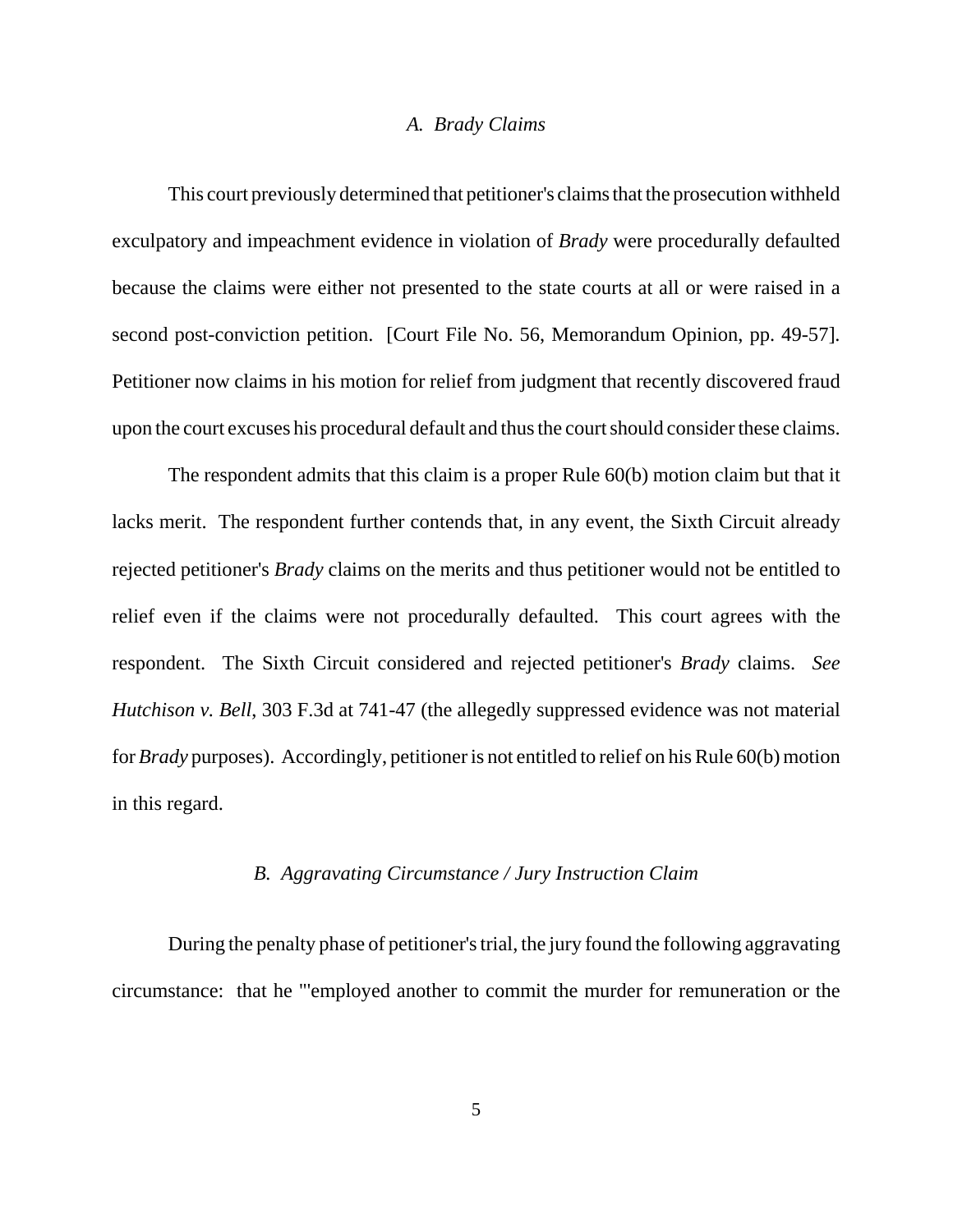promise of remuneration.'" *State v. Hutchison*, 898 S.W.2d at 175 (Reid, J., dissenting)

(quoting Tenn. Code. Ann. § 39-13-204 (i)(4)).

This court determined that the following claim with subparts in petitioner's habeas corpus petition was never presented by petitioner to the Tennessee Supreme Court and thus was barred from federal habeas corpus review:

- 36. The "murder for hire" aggravating circumstance and corresponding jury instruction, fail to meaningfully narrow the call [sic] of defendants eligible for the death penalty.
	- a. The application of this aggravating circumstance violated petitioner's Eighth and Fourteenth Amendment rights because it applied automatically once the jury had convicted petitioner.
	- b. This factor did not "genuinely narrow the class of persons eligible for the death penalty", therefore the sentencing process was unreliable.
	- c. Harmless error/re-weighing cannot apply where the sole aggravating factor is invalid.
	- d. "Murder for hire" is unconstitutionally applied where the death penalty is imposed for felony murder.

[Court File No. 56, Memorandum Opinion, pp. 25-26 (paraphrasing petitioner's habeas petition)]. Petitioner now claims that the procedural bar to this claim was removed by Rule 39 of the Rules of the Tennessee Supreme Court.

In the past, the required state court review to exhaust state remedies included review

by the Tennessee Supreme Court. *Picard v. Connor*, 404 U.S. 270 (1971). After the

dismissal of petition's habeas corpus petition, the Tennessee Supreme Court on June 28,

2001, promulgated Rule 39, which provides in pertinent part:

In all appeals from criminal convictions or post-conviction relief matters from and after July 1, 1967, a litigant shall not be required to petition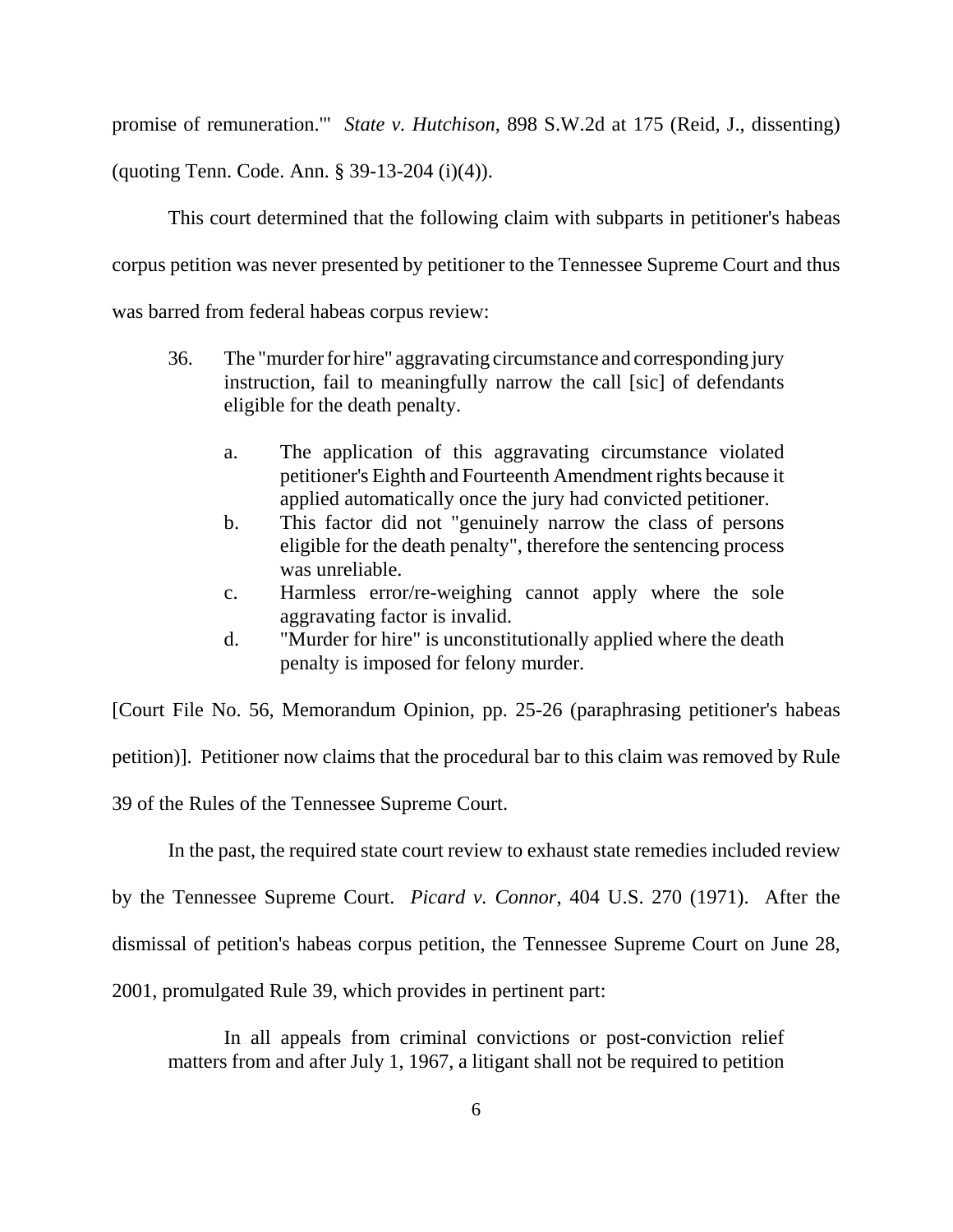for rehearing or to file an application for permission to appeal to the Supreme Court of Tennessee following an adverse decision of the Court of Criminal Appeals in order to be deemed to have exhausted all available state remedies respecting a claim of error. Rather, when the claim has been presented to the Court of Criminal Appeals or the Supreme Court, and relief has been denied, the litigant shall be deemed to have exhausted all available state remedies available for that claim.

Tenn. Sup. Ct. R. 39.

In *Adams v. Holland*, 330 F.3d 398 (6th Cir. 2003), *cert. denied*, 541 U.S. 956 (2004), the Sixth Circuit held "that Rule 39 rendered Tennessee Supreme Court review 'unavailable' in the context of habeas relief." The Sixth Circuit also held that Rule 39 was not a change in Tennessee law, but only a clarification of existing law, and thus should be applied retroactively so as to prevent procedural default. Accordingly, petitioner submits that this court should now consider his claim as to the "murder for hire" aggravating circumstance and related jury instruction. The respondent admits that this claim is a proper Rule 60(b) motion claim but contends that the claim lacks merit.

The court notes at the outset that petitioner raised his "murder for hire" aggravating circumstance claim in his first state petition for post-conviction relief. [Court File No. 25, Notice of Filing of Documents, Addendum 16, Technical Record on Appeal from Denial of Post-Conviction Relief, pp. 2-11, Petition for Post-Conviction Relief at 4-5]. Petitioner did not, however, preserve the claim on appeal to the Tennessee Court of Criminal Appeals. [*Id*., Addendum 19, Brief of Appellant, pp. 1-92]. Thus, Rule 39 is irrelevant in this case.

Nevertheless, petitioner contends that "[t]o the extent that this issue was inadequately preserved by trial counsel and/or inadequately raised by appellate counsel, Petitioner was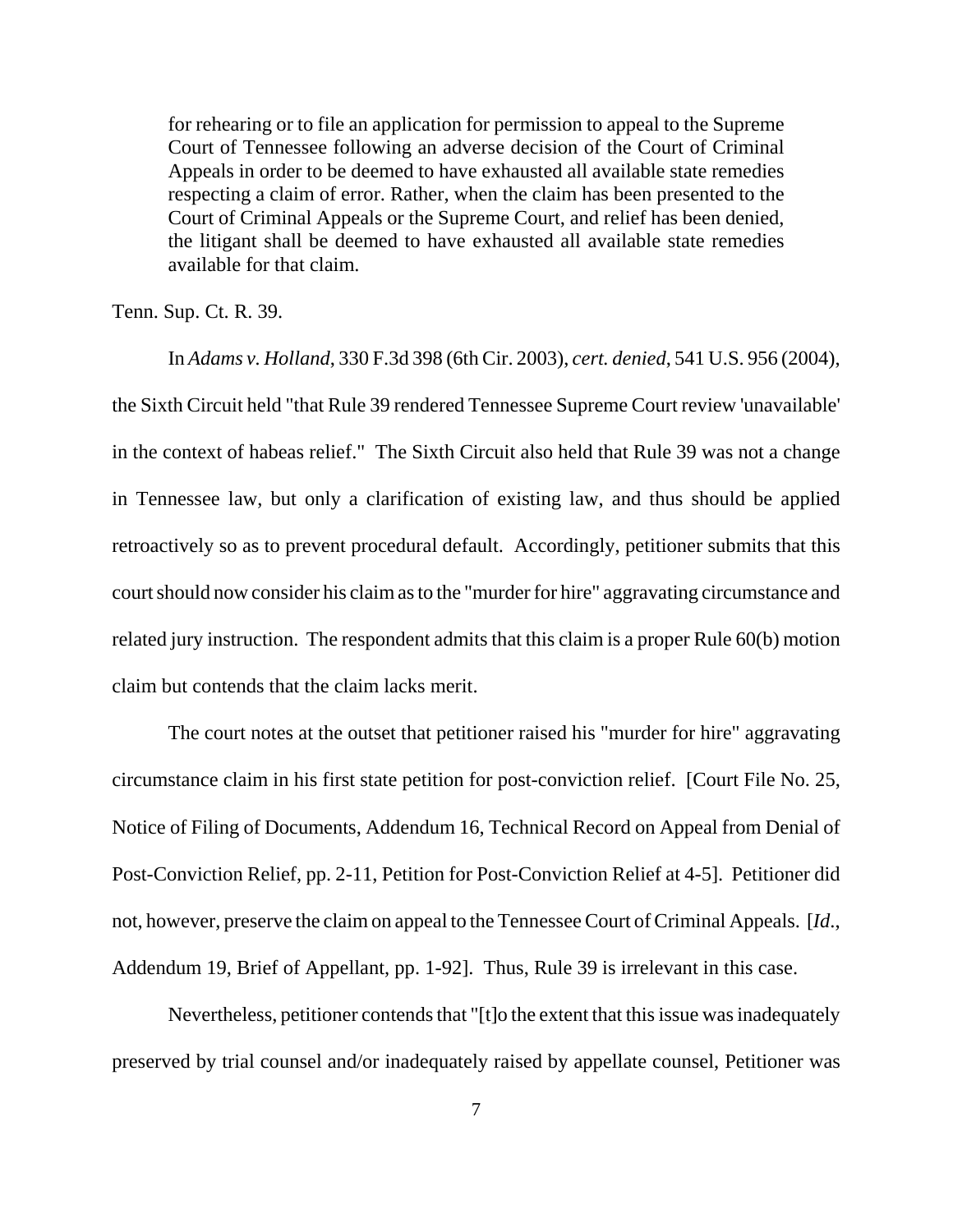denied effective assistance of counsel." [Court File No. 17, Amended Habeas Corpus Petition, p. 47]. In any event, the claim lacks merit.

In *Lowenfield v. Phelps*, 484 U.S. 231 (1988), the Supreme Court held that a death sentence was not invalid on the ground that the sole aggravating circumstance was identical to an element of the underlying offense of first degree murder. The Court first enunciated the constitutional requirement.

To pass constitutional muster, a capital sentencing scheme must "genuinely narrow the class of persons eligible for the death penalty and must reasonably justify the imposition of a more severe sentence on the defendant compared to others found guilty of murder." Under the capital sentencing laws of most States, the jury is required during the sentencing phase to find at least one aggravating circumstance before it may impose death. By doing so, the jury narrows the class of persons eligible for the death penalty according to an objective legislative definition.

*Id*. at 244 (quoting *Zant v. Stephens*, 462 U.S. 862, 877 (1983)) (internal citations omitted).

The Court then noted:

The use of "aggravating circumstances" is not an end in itself, but a means of genuinely narrowing the class of death-eligible persons and thereby channeling the jury's discretion. We see no reason why this narrowing function may not be performed by jury findings at either the sentencing phase of the trial or the guilt phase.

*Id.* at 244-45. The Court concluded that the petitioner's death sentence was constitutional,

despite the fact that the aggravating circumstance found by the jury during sentencing was

identical to an element of the underlying murder conviction.

Here, the "narrowing function" was performed by the jury at the guilt phase when it found defendant guilty of three counts of murder under the provision that "the offender has a specific intent to kill or to inflict great bodily harm upon more than one person." The fact that the sentencing jury is also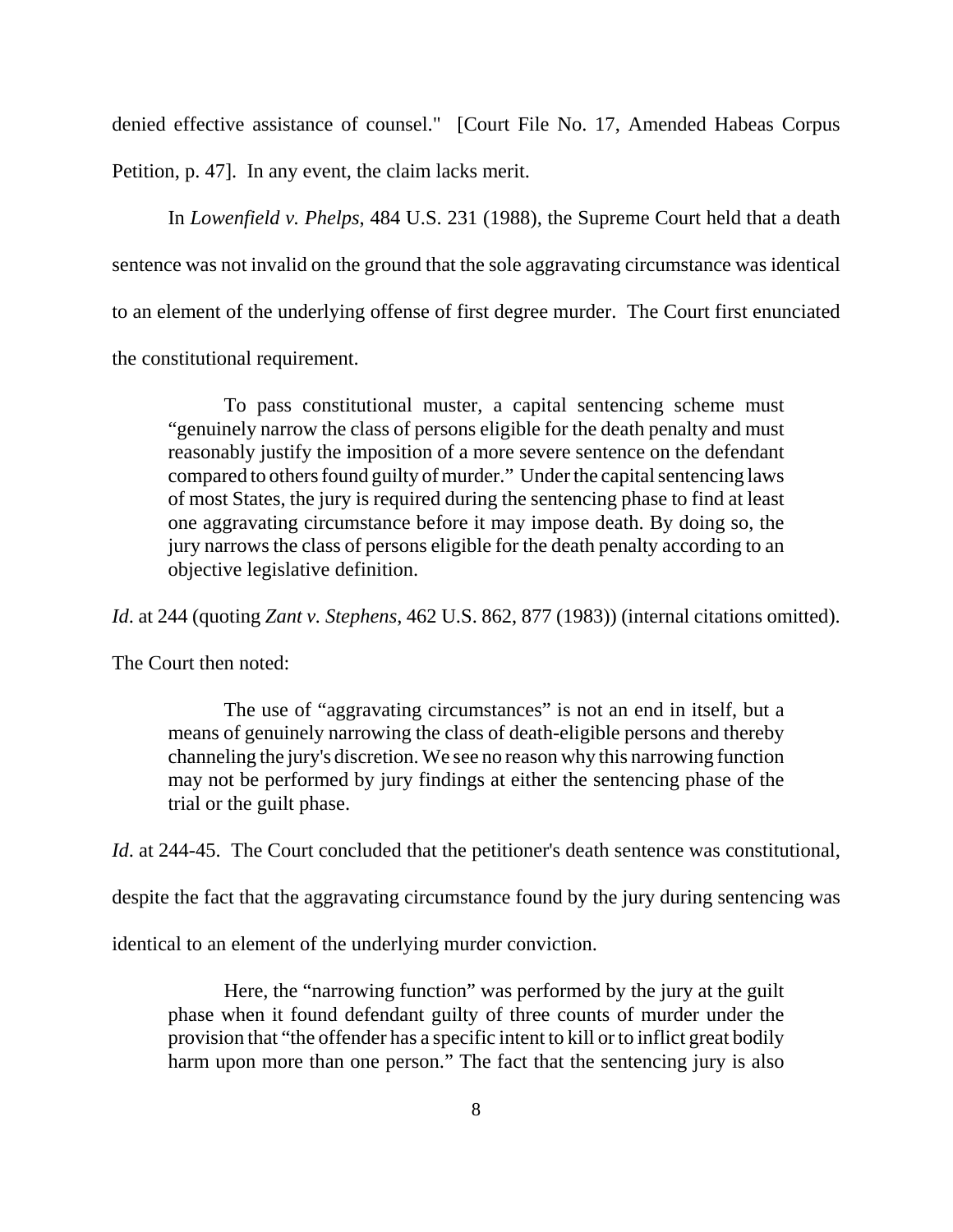required to find the existence of an aggravating circumstance in addition is no part of the constitutionally required narrowing process, and so the fact that the aggravating circumstance duplicated one of the elements of the crime does not make this sentence constitutionally infirm. There is no question but that the Louisiana scheme narrows the class of death-eligible murderers and then at the sentencing phase allows for the consideration of mitigating circumstances and the exercise of discretion. The Constitution requires no more.

*Id*. at 246

The Sixth Circuit has noted that "[t]he exact same thing can be said of the Tennessee scheme." *Coe v. Bell*, 161 F.3d 320, 350 (6th Cir. 1998) (citing *Lowenfield* and allowing felony murder to be used as an aggravating circumstance as well as the basis for the underlying murder conviction). In this case, the jury found petitioner guilty of first degree murder based upon proof that the victim was murdered in an effort to obtain life insurance benefits. The fact that the jury also found as an aggravating circumstance that petitioner employed another to commit the murder for remuneration does not render the death sentence invalid.

### *C. Mills Claim / Unconstitutional Jury Instructions*

This court previously considered and rejected this claim on the merits:

Petitioner claims that the trial court erroneously instructed the jury to agree unanimously on the existence of a mitigating circumstance and life sentence. In *Mills v. Maryland*, 486 U.S. 367 (1988), the United States Supreme Court found that under the Maryland death penalty statute, the trial judge's charge and the verdict form, the jury could have believed that the death sentence was mandatory if it had unanimously found an aggravating circumstance, but it could not unanimously agree on the existence of any particular mitigating circumstance. The *Mills* Court found the particular instruction unconstitutional.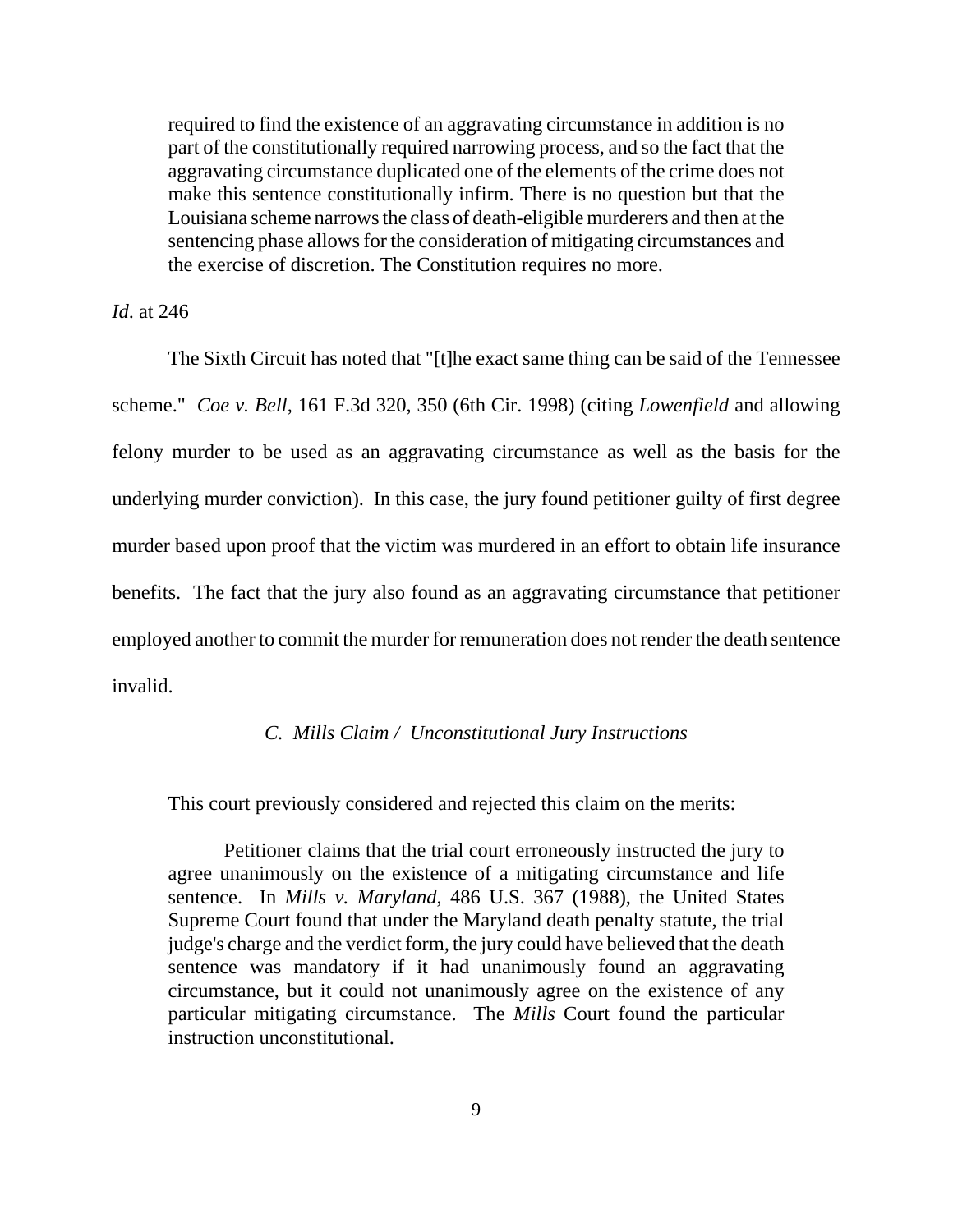Petitioner raised this issue on direct appeal to the Tennessee Supreme Court which stated as follows:

Finally, Hutchison insists that the instructions may have led the jury to believe that it would have to agree unanimously that a mitigating circumstance existed before considering it. We considered and rejected this argument in *State v. Bates*, 804 S.W.2d 868, 882-883 (Tenn. 1991), *cert. denied*, 502 U.S. 841 (1991); *State v. Thompson*, 768 S.W.2d 239, 250-251 (Tenn. 1989), *cert. denied*, 497 U.S. 1031 (1990).

898 S.W.2d at 175.

This Court has reviewed the instructions given to the jury in petitioner's case and finds that they are not constitutionally infirm. In *Mills*, the jury was required to agree unanimously that a particular mitigating circumstance existed; however, in petitioner's case, unanimity was required only for a finding that no mitigating circumstances outweighed the statutory aggravating circumstances in order for the death penalty to be imposed. "If you unanimously determine that at least one statutory circumstance has been proved by the State beyond a reasonable doubt, and said circumstances outweighs any mitigating circumstance or circumstances, beyond a reasonable doubt, the sentence shall be death. The jury shall state in writing the statutory aggravating circumstance outweighs the mitigating circumstance or circumstances so found and beyond a reasonable doubt." (Addendum 3, Vol. 18, p. 2179-2180).

Accordingly, the state court's decision was neither contrary to nor an unreasonable application of clearly established federal law as determined by the Supreme Court.

[Court File No. 56, Memorandum Opinion, pp. 87-88].

Petitioner now claims that new controlling authority from the Sixth Circuit requires

this court to revisit this claim and refers to *Davis v. Mitchell*, 318 F.3d 682, 689 (6th Cir.

2003). This court agrees with the respondent that this is not a Rule 60(b) claim but rather a

habeas corpus claim in that "it attacks the federal court's previous resolution of a claim *on*